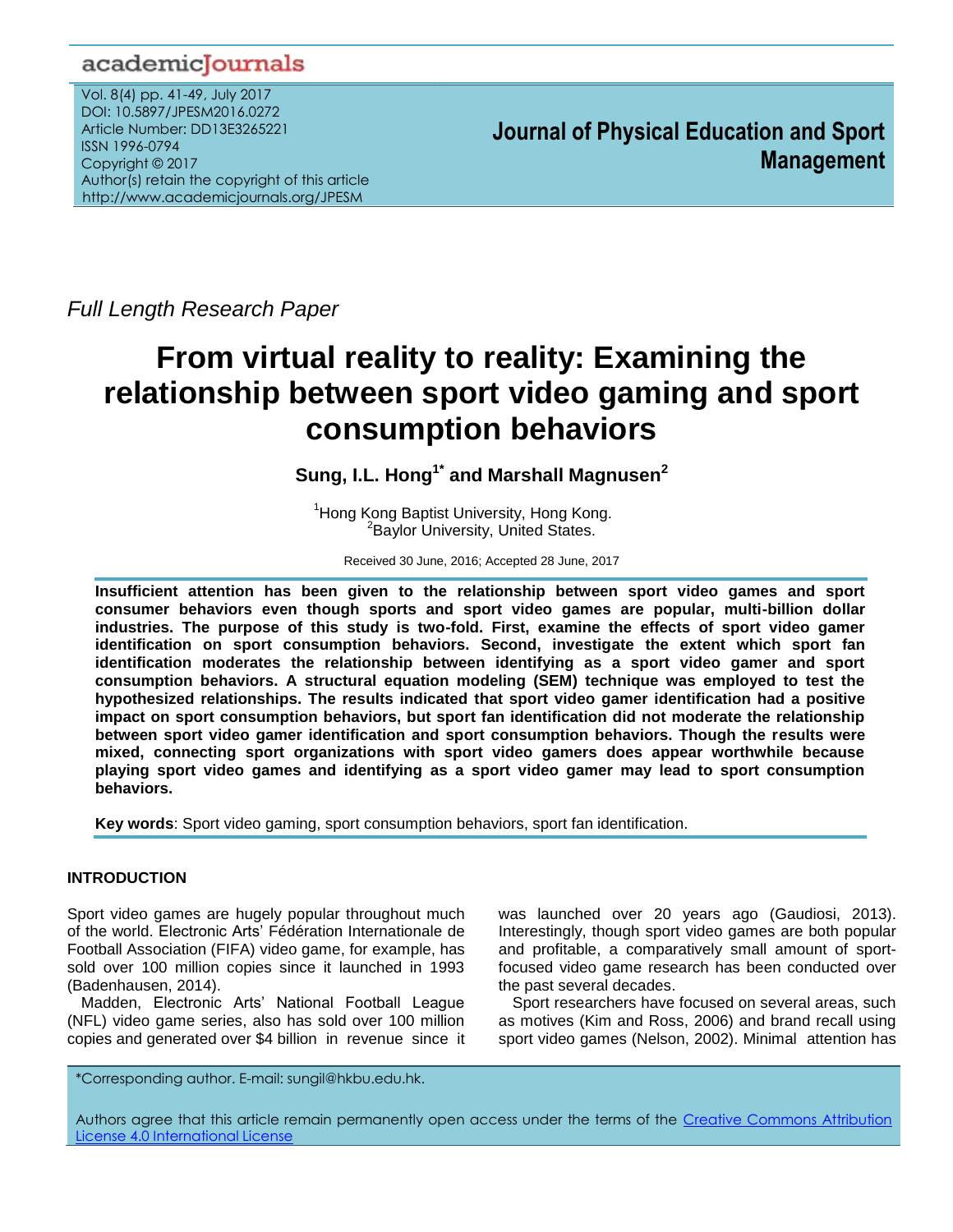been given to the effects of playing sport video games on sport consumption behavior. Indeed, much of the research about sport video games has centered on the benefits of video games to corporations via branding and in-game advertising (Cianfrone et al., 2009; Clavio et al., 2009; Kim and Ross, 2015; Nelson, 2002; Yang et al., 2006) rather than psychological and consumptive behaviors.

Sport consumer behaviors, such as purchasing sport merchandise, watching sport events, and attending sport events, are of the utmost interest to sport organizations (Funk et al., 2016), and yet a crucial gap in knowledge exists about the potential for an important relationship to occur between sport video games and sport consumer behaviors. A variable that may help to explain the relationship between sport video games and sport consumer behaviors is identification. Identification can strongly influence sport consumption behaviors (Fisher and Wakefield, 1998; Madrigal and Chen, 2008), and just as individuals can become connected to athletes, sport teams, and sport leagues, so too can they become connected to video games (Konijin et al., 2007; Schneider et al., 2004). What is more, individuals who identify as sport video gamers may engage in sport consumption behaviors because identification with the virtual players and teams may act as a proxy for the actual identification with players and teams in real life (Kim and Ross, 2006; Kim et al., 2008).

Accordingly, the purpose of this study is two-fold. First, examine the effects of sport video gamer identification on sport consumption behaviors, such as sport attendance, sport media consumption, and purchasing sport merchandise. Second, investigate the extent which sport fan identification moderates the relationship between identifying as a sport video gamer and sport consumption behaviors.

# **LITERATURE REVIEW**

Social Identity Theory (SIT) (Tajfel and Turner, 1979; Tajfel, 1981), which benefits from widespread usage and acceptance in the sport management discipline, offers a strong notional rationale as to why sport video gamers who self-identify as sport fans may engage in sport consumption behaviors that uphold a perceived positive social identity and association to a focal point of sport attachment (for example, sport team).

According to SIT, identification with an entity (for example, team or organization), can influence how individuals think, act, and feel because a key function of the entity is providing members a strong sense of who they are based on their membership with the entity. That is, from the perspective of SIT, social identities represent something much more than just an individual's cognitive knowledge as a member of a certain group, social category, or organization. Instead, social identity

represents socially shared conceptions among members, which can then produce shared perspectives and affective consequences.

Individuals with strong social identification toward a particular social group are expected to define themselves in terms of their group membership and engage in behaviors that support and reinforce their identity as a group member (Hogg and Terry, 2001).

In the context of the present study, individuals who are sport video gamers may perceive that part of their identity (their sense of self) is connected to being a sport video gamer and that this identity can be reinforced through sport consumption behaviors. Put simply, individuals may play sport video games and engage in sport consumption behaviors such as watching football or basketball on television.

Further, sport video gamers may form social identities that include sport fan identification. When that occurs, sport video gamers who highly identify with being a sport fan may engage in more sport consumption behaviors than sport video gamers whose sense of self has only a minor connection to sport fandom.

# **Research model and hypotheses development**

The proposed research model is provided in Figure 1. In the model, individuals' sport consumption behaviors are influenced by the extent to which they identify as sport video gamers. Individuals who are active gamers and highly identify as sport video gamers will be more likely to engage in sport consumption behaviors than their less identified video gamer counterparts. Also proposed is that sport fan identification moderates the relationship between being a sport video gamer and sport consumption behaviors. Individuals high in sport fan identification, and who also are sport video gamers, will be more likely to engage in sport consumption behaviors than sport gamers who are low in sport fan identification.

## **The relationship between sport video games and sport consumer behaviors**

Although little to no research has investigated the direct link between sport video gaming and sport consumption behaviors, the available body of research about identification is quite clear. Identification can influence consumption behaviors.

Identifying with a sport team, for example, is expected to increase sport attendance behaviors, media consumption, and purchasing behaviors (Fisher and Wakefield, 1998; Kim et al., 2013; Madrigal and Chen, 2008; Matsuoka et al., 2003; Swanson et al., 2003; Trail et al., 2003). Individuals who identify as sport video gamers also may engage in sport consumption behaviors because identification with virtual players and teams may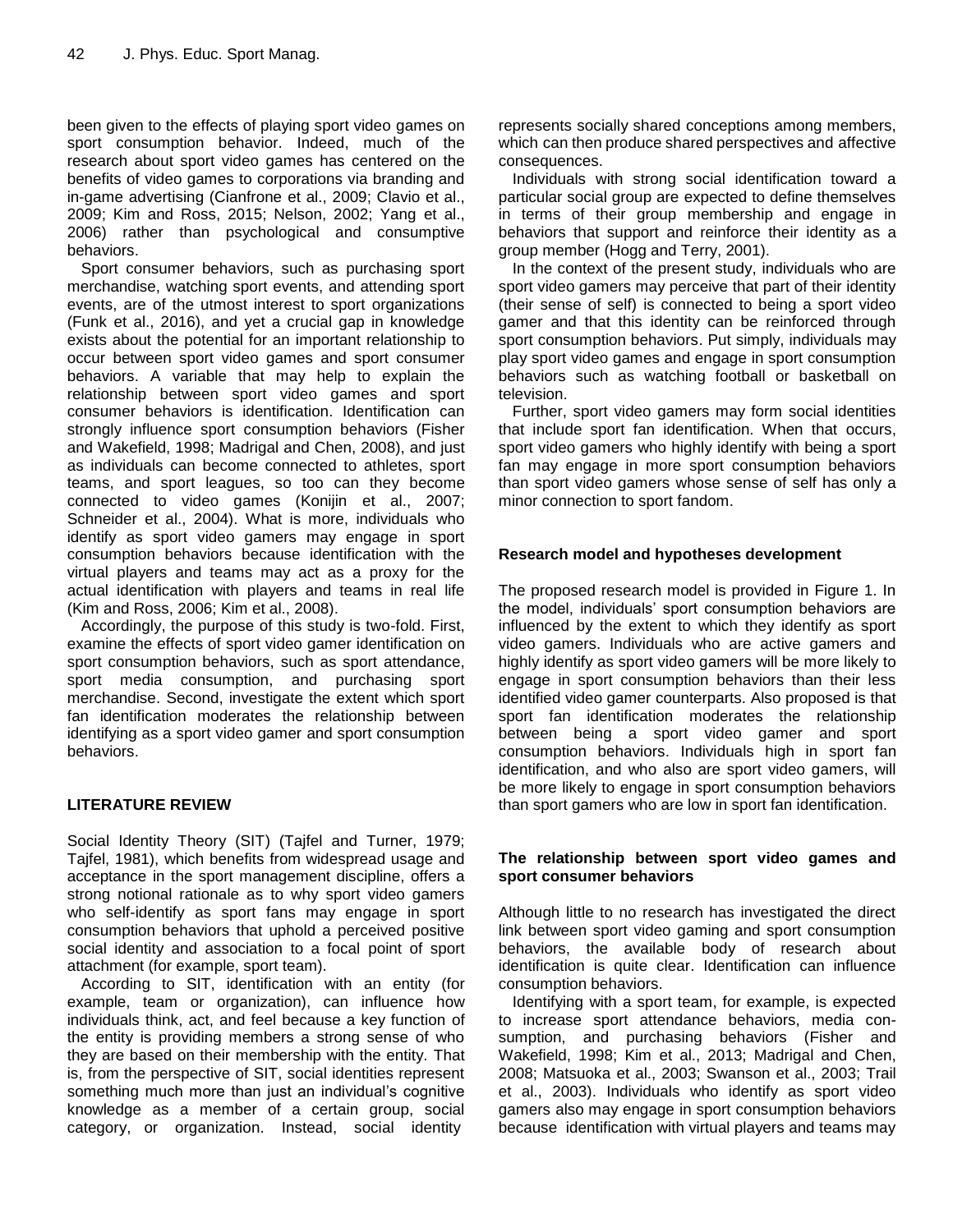

**Figure 1.** Proposed model of the relationships between sport video gaming, identification, and sport consumption.

act as substitutes for player and team identification in real life (Kim and Ross, 2006; Kim et al., 2008).

Identification with athletes and sport teams in real life may satisfy the psychological needs of individuals to belong to a particular social group. These individuals, as a result of their levels of identification with material athletes and sport teams, may then engage in sport consumption behaviors (Funk et al., 2016).

Similarly, actively playing sport video games and identifying as a sport video gamer may fulfill the psychological needs of certain individuals to belong to a specific social group. These individuals, as a result of their levels of identification with virtual sports and sport video gaming, may then take part in sport consumption behaviors. For instance, EA Sports' FIFA video game has been shown to fuel interest in watching the World Cup on television (Badenhausen, 2014).

Accordingly, the following hypothesis is proposed:

 $H_1$ : Identification as a sport video gamer will have a positive influence on sport consumption behaviors.

#### **Sport fan identification as a moderator**

Identification represents "an orientation of the self in regard to other objects including a person or group that results in feelings or sentiments of close attachment" (Trail et al., 2000).

Individuals can identify with a player, coach, organization, community, or even sports in general (Robinson and Trail, 2005; Sutton et al., 1997). Level of identification with sport has been found to impact attitudes and behaviors (Kim et al., 2013; Magnusen et al., 2010; Madrigal and Chen, 2008), and there are several reasons why identifying as a sport fan may have

a significant impact on the relationship between identifying as a sport video gamer and sport consumption behaviors.

A considerable amount of sport consumer behavior research has documented that identification is one of the major constructs predicting sport consumption behaviors (James and Trail, 2008; Fink et al., 2002; Magnusen et al., 2010; Smith et al., 1981; Trail et al., 2003).

Individuals who strongly identify as sport fans have reported distinctive attitudes and behavioral patterns from individuals who are weakly identified with sport teams (Cunningham and Kwon, 2003; Laverie and Arnett, 2000; Robinson et al., 2005; Wann, 1993).

For instance, highly identified sport fans are more likely to remain spectators, regardless of team performance, than less identified sport fans who may choose to not attend a sporting event or watch a sport team on television if the team is performing poorly (Wann and Branscombe, 1995). Therefore, the following hypothesis is proposed:

H2: Sport fan identification will moderate the relationship between sport video gamer identification and sport consumption behaviors.

#### **METHODOLOGY**

#### **Participants**

A paper-and-pencil survey was conducted. To maximize the response rate, the data were collected during the sport-based activity courses at two different Midwestern universities in the

United States. A total of 206 students participated in the study, which is above the minimum sample size of 200 that has been suggested for research involving structural equation modeling (SEM) (Weston and Gore, 2006). Of the participants, 130 were male (61.7%) and 76 were female (38.3%). The age of the all participants ranged from 18 to 27 years old. 89.9% of the male participants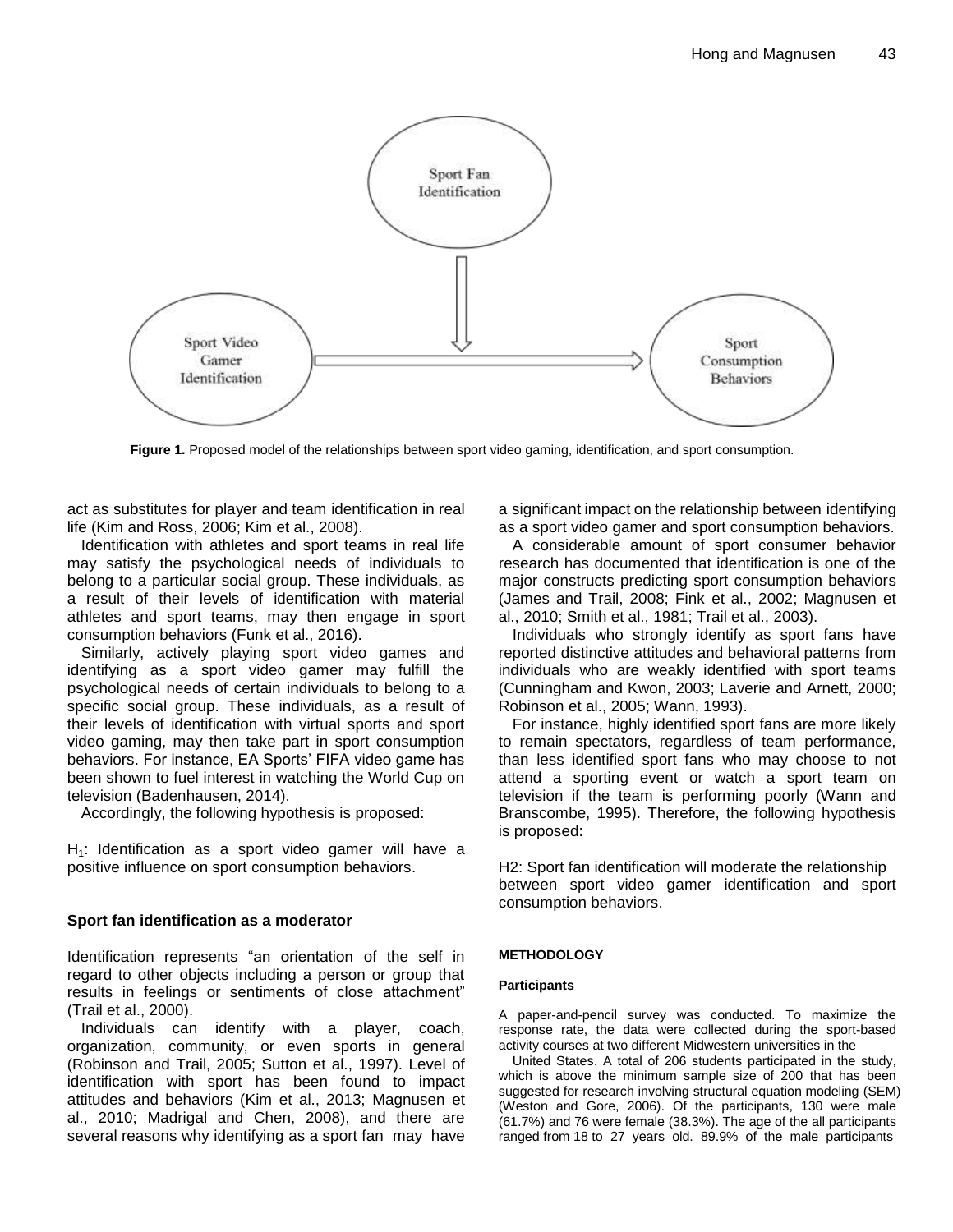played video games at least 1 to 2 h per week or more (48.9%: 1 to 2 h; 16.8%: 3 to 4 h; 13.5%: 5 to 6 h; 4.4%: 7 to 8 h; 2.2%: 9 to 10 h; 2.1%: 11 to 12 h; 2%: more than 13 h). Meanwhile, 14.8% of the female participants played video games at least 1-2 hours per week or more (10.1%: 1 to 2 h; 2.5%: 3 to 4 h; 2.2%: 5 to 6 h).

#### **Instrumentation**

Several different instruments were used to evaluate the proposed relationships. Wann (2002) five-item Sport Fandom Questionnaire (SFQ) was used to measure the extent to which the participants identified as sport fans.

Wann (2002) developed the SFQ to differentiate identification as a sport fan from identification with a sport team because many sport consumers may simultaneously identify as sport fans but not identify with any particular player or team. The SFQ has repeatedly been shown to be an internally consistent, valid, and reliable assessment tool (Wann et al., 2008; Wann et al., 2001).

Next, to measure the extent to which study participants identified as sport video gamers, the SFQ was adapted to a sport video game context. Specifically, "sport fan" was changed to "sport video game fan" in order to assess study participants' levels of identification to being a sport video game player. Also, each independent variable was converted into a two level variable, with cases in the bottom half classified into the low group and cases in the top half classified into the high group.

Sport consumption behaviors were measured with a five-item scale by Fink et al. (2002). The scale developed by Fink et al. (2002) evaluates several different aspects of sport consumption, including sport attendance, sport media consumption, and sport merchandise consumption. Each of the three instruments utilized a 7-point Likerttype scale. Cronbach's Alpha was used to assess the reliability of the scale items, resulting in .951 for the original SFQ items, 0.947 for the modified SFQ items, and 0.906 for the sport consumption. Further, all coefficients exceeded the recommended benchmark of 0.70 (Nunnally and Bernstein, 1994).

#### **Data analysis**

A confirmatory factor analysis (CFA) was completed to determine the best fit for the measurement model. Specifically, 15 different subscales were measured using the CFA technique with multiple fit indices: the Comparative Fit Index (CFI), the Tucker-Lewis index (TLI), the Root Mean Square Error of Approximation (RMSEA), and the Standardized Root Mean Square Residual (SRMR).

CFI and TLI values larger than 0.9 indicate reasonable fit (Bentler, 1990). RMSEA values less than 0.08 are considered reasonable fit (Browne and Cudeck, 1992; Hu and Bentler, 1999). SRMR values less than 0.10 are recommended (Kline, 1998). All Average Variance Extracted (AVE) values larger than 0.50 indicate that the items represent the construct well (Fornell and Larcker, 1981; Hair et al., 1998).

Next, SEM in Mplus 6.0 was used to test the structural relationships between sport video gamer identification and sport consumption behavior. SEM was also used to test the moderation effect of sport fan identification on the relationship between sport video gamer identification and sport consumption behavior.

#### **RESULTS**

#### **Descriptive statistics**

Table 1 presents the descriptive statistics for the 15

subscales of the latent constructs. The mean scores for each item ranged from 2.39 to 6.08, with a standard deviation of a range from 1.39 to 2.15. All AVE values were larger than 0.50, thus indicating the items represented the constructs well (Fornell and Larcker, 1981; Hair et al., 1998).

Mardia's coefficient was used to check the assumption of multivariate normality, resulting in a violation of the assumption. A violation of this assumption may result in the overestimate of chi-square as well as an underestimate of the fit indices and the standard error of parameter (Bentler, 2004; Bigné et al., 2005; Dubé et al., 2003; Hoyle, 1995). Accordingly, the Satorra-Bentler chisquare (1994) was used for the purposes of correction.

#### **Measurement model testing and model modification**

Table 2 offers a presentation of the overall fit indices for the measurement model. The fit indices for the initial CFA model, with the exception of SRMR (0.05), were not above the recommended thresholds (Bentler, 1990; Hu and Bentler, 1999; Kline, 1998).

So, because the initial CFA did not demonstrate adequate model fit, the research model was further screened to determine if there were problematic items. Upon review, modification indices revealed that FAN1 and FAN2 were highly correlated with other FAN indicators. Additionally, VIDEO1 and VIDEO2 were highly correlated with other VIDEO indicators. Thus, in an effort to create a model with better fit, the FAN1, FAN2, VIDEO1, and VIDEO2 items were removed.

A modified CFA, which is displayed in Table 2, was conducted after the removal of FAN1, FAN2, VIDEO1, and VIDEO2. The modified CFA model revealed reasonable fit because the CFI (0.953), the TLI (0.938), the RMSEA (0.095), and the SRMR (0.037) were all above the recommended thresholds (Bentler, 1990; Hu and Bentler, 1999; Kline, 1998).

Further, as displayed in Table 3, all AVE values exceeded 0.50. AVE values above 0.50 indicate that the items represented each construct well (Fornell and Larcker, 1981; Hair et al., 1998).

#### **Test of structural model and moderating effect**

The path coefficient between sport video gamer identification (VIDEO) and sport consumption (CON) was found to be significant ( $γ=0.30$ ,  $p < 0.001$ ), supporting H<sub>1</sub> To examine the second assumption which is the identification of sports fans (FAN) moderated the relationship between the playing sports video games (VIDEO) and sport consumption behaviors (CON), we tested the moderated model by using SEM technique. The path coefficient from the interaction term (FAN AND VIDEO) to CON found to be insignificant ( $y=-0.004$ ,  $p > 0.05$ ). This result indicated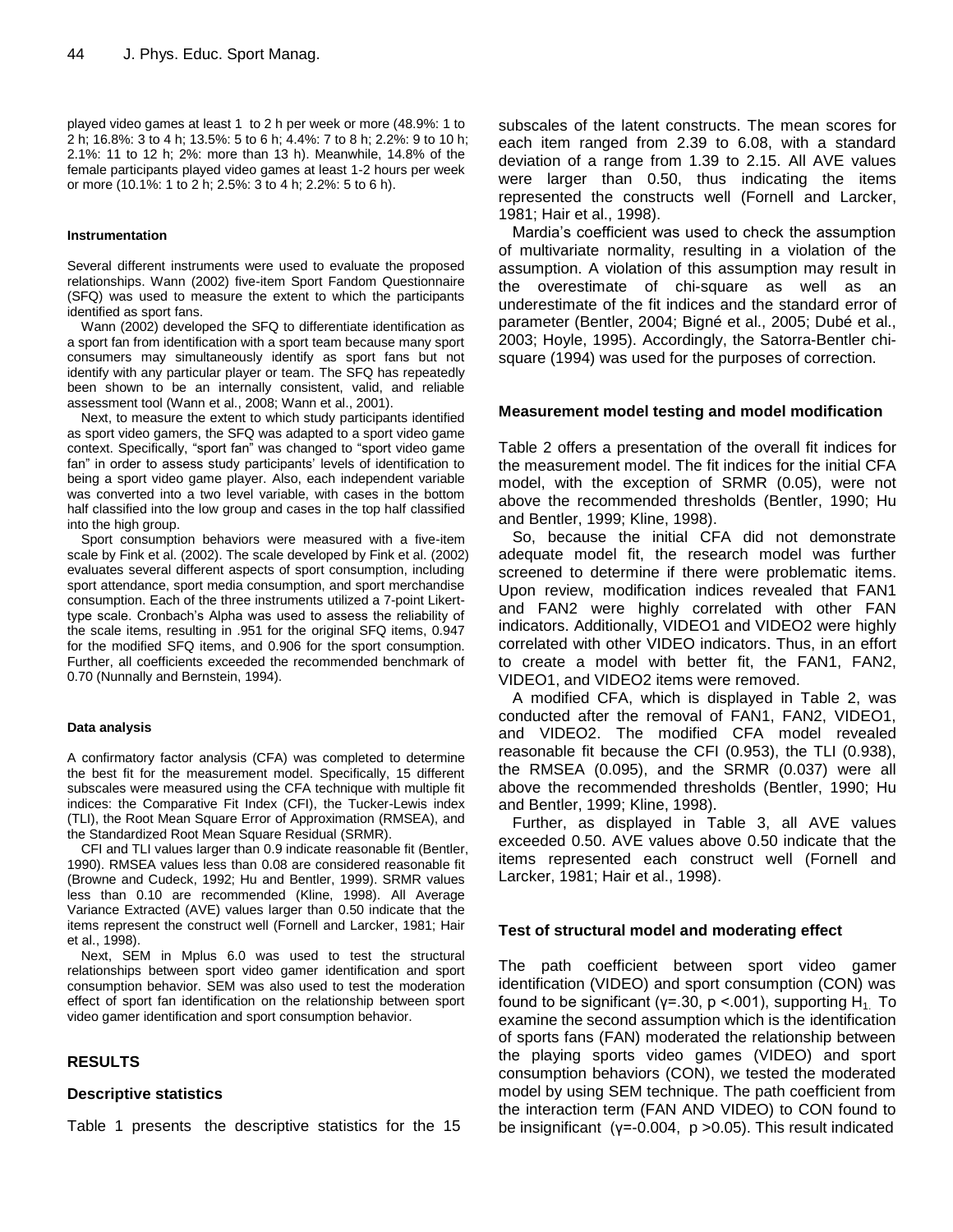| <b>Factor</b> | Item              | M    | SD   | β    | <b>SE</b> | t      | <b>AVE</b> | <b>Correlations</b> |       |            |
|---------------|-------------------|------|------|------|-----------|--------|------------|---------------------|-------|------------|
|               |                   |      |      |      |           |        |            | Fan                 | Video | <b>CON</b> |
| Fan           | Item 1            | 6.13 | 1.50 | 0.90 | 0.015     | 60.21  | 0.79       | 1.00                | 0.44  | 0.92       |
|               | Item <sub>2</sub> | 5.84 | 1.79 | 0.92 | 0.011     | 80.81  |            |                     |       |            |
|               | Item 3            | 4.96 | 1.78 | 0.87 | 0.018     | 47.86  |            |                     |       |            |
|               | Item 4            | 5.33 | 1.82 | 0.86 | 0.020     | 42.34  |            |                     |       |            |
|               | Item 5            | 5.30 | 1.74 | 0.89 | 0.015     | 57.92  |            |                     |       |            |
| <b>Video</b>  | Item 1            | 3.59 | 2.15 | 0.95 | 0.011     | 84.75  |            |                     |       |            |
|               | Item <sub>2</sub> | 3.25 | 2.04 | 0.96 | 0.008     | 120.76 |            |                     |       |            |
|               | Item 3            | 2.41 | 1.61 | 0.75 | 0.040     | 18.77  | 0.75       | 0.44                | 1.00  | 0.43       |
|               | Item 4            | 2.55 | 1.79 | 0.85 | 0.019     | 45.24  |            |                     |       |            |
|               | Item 5            | 2.40 | 1.60 | 0.80 | 0.028     | 28.33  |            |                     |       |            |
| <b>CON</b>    | Item 1            | 5.13 | 1.72 | 0.81 | 0.033     | 24.66  |            |                     |       |            |
|               | Item 2            | 5.03 | 1.95 | 0.83 | 0.028     | 29.53  |            |                     |       |            |
|               | Item 3            | 6.04 | 1.39 | 0.82 | 0.036     | 23.16  | 0.65       | 0.92                | 0.43  | 1.00       |
|               | Item 4            | 5.34 | 1.69 | 0.85 | 0.022     | 39.53  |            |                     |       |            |
|               | Item 5            | 4.73 | 1.80 | 0.71 | 0.042     | 16.88  |            |                     |       |            |

**Table 1.** Means (M), standard deviations (SD), factor loadings (β ), standard errors (SE), t-values, average variance extracted (AVE, and correlations for the initial model (N=206).

**Table 2.** Summary of overall fit indices for the measurement models.

| Model          | Chi-square | Df | CFI   |       | <b>RMSEA</b> | <b>SRMR</b> |
|----------------|------------|----|-------|-------|--------------|-------------|
| Initial model  | 343.742    | 87 | 0.885 | 0.862 | 0.133        | 0.052       |
| Modified model | 102.688    |    | 0.953 | 0.938 | 0.095        | 0.037       |

**Table 3.** Means (M), standard deviations (SD), factor loadings (β ), standard errors (SE), t-values, average variance extracted (AVE), and correlations (N=206) for the modified model.

| <b>Factor</b> | <b>Item</b>       | M    | SD   | $\pmb{\beta}$ | <b>SE</b> | Τ     | <b>AVE</b> | <b>Correlations</b> |              |            |
|---------------|-------------------|------|------|---------------|-----------|-------|------------|---------------------|--------------|------------|
|               |                   |      |      |               |           |       |            | Fan                 | <b>Video</b> | <b>CON</b> |
| Fan           | Item <sub>3</sub> | 4.96 | 1.78 | 0.86          | 0.024     | 35.93 | 0.83       | 1.00                | 0.35         | 0.86       |
|               | Item 4            | 5.33 | 1.82 | 0.91          | 0.019     | 47.54 |            |                     |              |            |
|               | Item 5            | 5.30 | 1.74 | 0.96          | 0.011     | 86.49 |            |                     |              |            |
| <b>Video</b>  | Item <sub>3</sub> | 2.41 | 1.61 | 0.79          | 0.045     | 17.53 | 0.78       | 0.35                | 1.00         | 0.28       |
|               | Item 4            | 2.55 | 1.79 | 0.94          | 0.024     | 39.35 |            |                     |              |            |
|               | Item 5            | 2.40 | 1.60 | 0.91          | 0.025     | 35.59 |            |                     |              |            |
| <b>CON</b>    | Item 1            | 5.13 | 1.72 | 0.81          | 0.034     | 23.73 | 0.65       | 0.86                | 0.28         | 1.00       |
|               | Item 2            | 5.03 | 1.95 | 0.83          | 0.029     | 28.94 |            |                     |              |            |
|               | Item 3            | 6.04 | 1.39 | 0.81          | 0.036     | 22.51 |            |                     |              |            |
|               | Item 4            | 5.34 | 1.69 | 0.86          | 0.022     | 39.02 |            |                     |              |            |
|               | Item 5            | 4.73 | 1.80 | 0.72          | 0.043     | 16.75 |            |                     |              |            |

that FAN did not moderate the relationship between VIDEO and CON. Moreover, the path coefficient between VIDEO AND CON was found to be insignificant (γ=-0.024,

 $p > 0.05$ ) while the path coefficient between FAN and CON was significant (γ=0.80, p<0.001). These results indicated that fan identification had a positive direct effect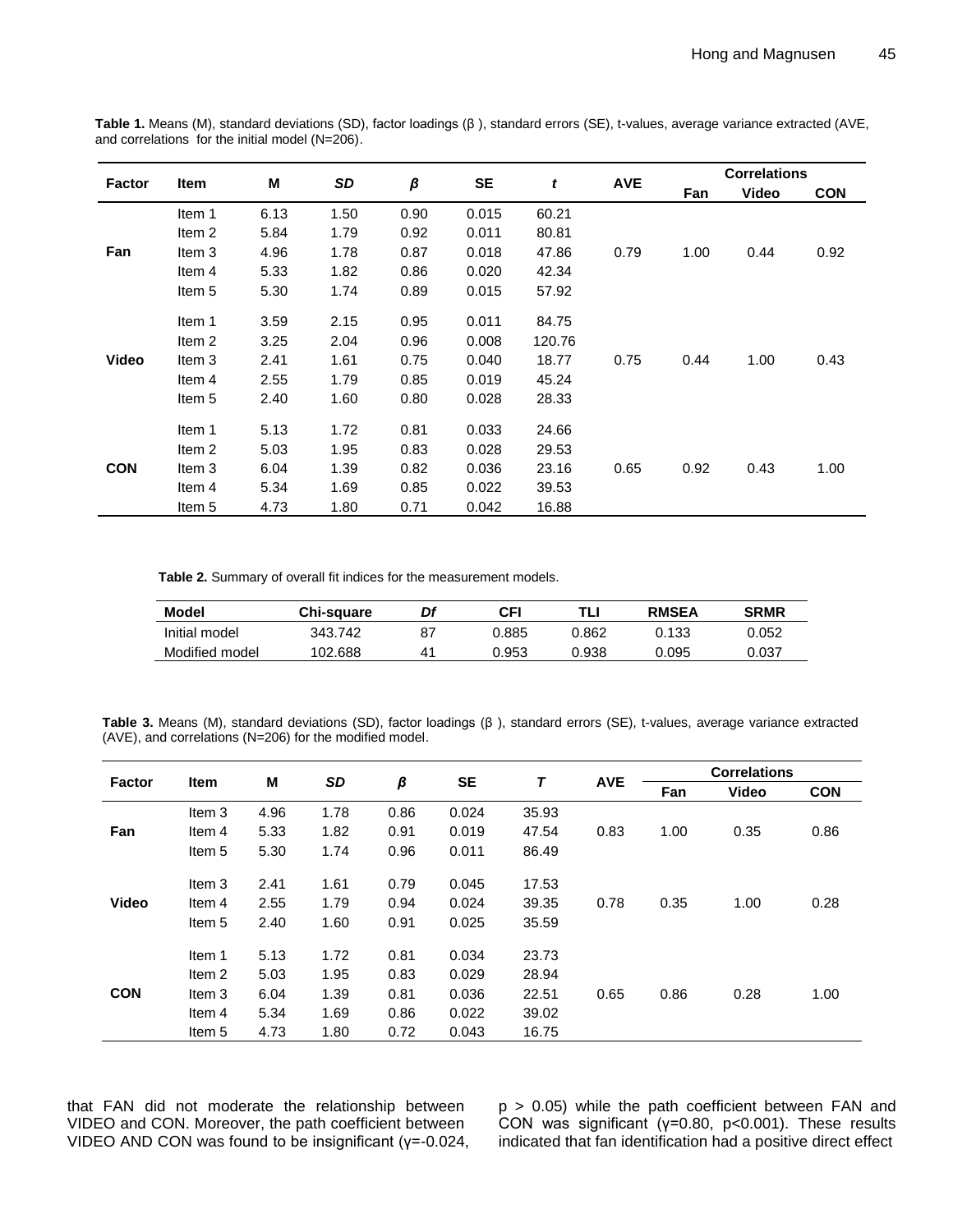on sports consumption behaviors but did not impact on playing sport video games. In other words, the level of fan identification would be a significant cause of determining the level of sports consumption behaviors.

# **DISCUSSION**

This study yields several interesting findings about sport video gamers. Identification influences sport consumer behaviors. Even though a variety of studies (Kim et al., 2013; Madrigal and Chen, 2008; Swanson et al., 2003) have demonstrated a link between sport team identification and sport consumer behaviors, the link between sport video games and sport consumption behavior has been largely overlooked by sport scholars.

This study expands upon previous sport consumption research and sport video game research (Kim and Ross, 2006; Kim et al., 2008) by providing evidence that sport video gamers may do more than just play games about sports, they may actually watch and attend sport events.

Specifically, in support of  $H_1$ , a relationship was demonstrated between identifying as sport video gamers and overall sport consumption. Active sport video gamers appear to be more likely to report higher levels of overall sport consumption than less active sport video gamers who do not identify as sport gamers. This result also broadens the focus of sport video game research, which traditionally has focused on motives, in-game advertising, and brand awareness. For example, in a study by Clavio et al. (2009), branding and product placement in the Professional Golf Association (PGA) Tour/Tiger Woods golf video game were tracked for nearly a decade. No brands or products were placed in the video game from 1997 to 2003, but by 2006, the PGA Tour/Tiger Woods golf video game included 13 brands and 916 products. Nike was the most prominent brand, and also had the most diversified assortment of products.

Sport video games hold clear value to video game developers and corporation, such as Nike, who use the platform to increase product sales and improve brand equity. By extension, the study of sport video games in connection to branding, in-game advertising, and sponsorship holds great values to corporations and video game developers (Cianfrone et al., 2009; Nelson, 2002).

In comparison, this particular line of scholarship is not as beneficial to actual sport organizations (for example, professional sport teams) because it does not sufficiently address how sport consumer behaviors are influenced by sport video games.

The current study benefits sport organizations because the results show that playing sport video games and identifying as a sport video gamer contributes to sport consumption behaviors rather than distract from sport consumption. Consider how sport websites have been touted as simple and helpful tools for retaining existing fans (Evans and Smith, 2004) and connecting with new and potential sport consumers (Seo and Green, 2008).

Rather than be viewed as a deterrent from sport consumption, such as game attendance, sport websites are widely viewed by sport industry professionals as a way to attract and engage consumers. Sport video games may offer similar, if not greater, benefits for sport organizations than sport websites. The realistic and interactive features of sport video games offer immersive experiences that can elevate sport knowledge and enhance connectivity between the gamer and actual sport players, teams, and leagues, all of which have the potential to increase sport gamer consumption behaviors.

Although  $H_1$  was supported,  $H_2$  was not supported. This result is unexpected because, according to SIT, social identity is "that part of individual's self-concept which derives from knowledge of his membership of a social group together with the value and emotional significance attached to that membership' (Tajfel, 1981). Thus, in line with SIT, sport gamers who self-categorize themselves as sports fans are expected to engage in actions that will preserve a positive identity and connection to a focal point of social attachment (Mael and Ashforth, 1992).

The preservation of identity may happen through sport consumption behaviors, with the magnitude of the relationship between sport video gaming and sport consumption behaviors varying according to sport fan identification. That is, as identification levels grow stronger, the strength of the relationship between sport video gaming and sport consumption behaviors is expected to increase.

The lack of support for  $H_2$ , though unexpected, is explainable. A possible reason that  $H_2$  was not supported is the measurement tool. In this study, the extent to which an individual identifies as a sport video gamer was measured using a slightly modified version of Wann's (2002) SFQ. This was done in part because no original scales to measure various aspects of sport video gamer identification are presently available. Although a variety of video game attachment/identification scales have been developed, they are not appropriate for use with studies focused on sport video.

The Character Attachment Scale (Lewis et al., 2008), for example, was written for character attachment in roleplaying video games (for example, "I enjoy pretending my character is a real person"). Thus, to better understand the relationship proposed in  $H_2$  in the future, the development of a scale devoted to better understanding sport video game identification may be required.

# **Applied considerations**

Outside of sports, varying levels of connectivity to video games have been linked to influencing cognitive processes and behaviors. A relationship between sport video gaming and sport consumption behaviors was demonstrated in the current study. This sort of dynamic holds importance for both sport organizations and sport video game developers.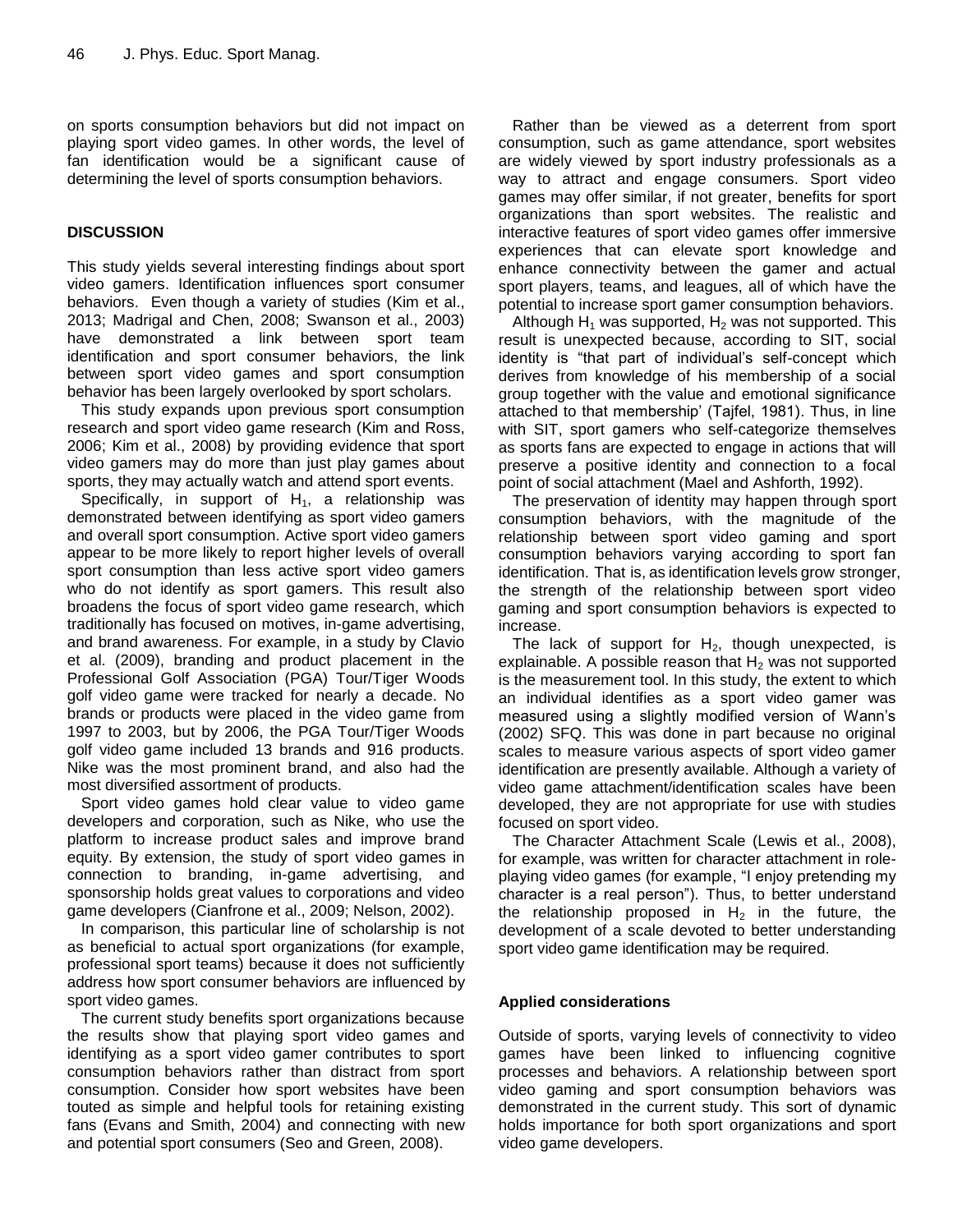Sport video games should be viewed by sport organizations as tools that can increase sport-specific spending by consumers. Accordingly, sport organizations (for example, professional sport teams, leagues) should seek to (a) better understand why consumers who are sport gamers play sport games and (b) better understand how a connection to sport video games can lead to sport consumption behaviors.

For instance, in terms of motives, individuals tend to play video games because of arousal, competition, challenge, diversion, entertainment, and social interaction (Kim and Ross, 2006; Sherry et al., 2006). These motives are similar to the reasons individuals often attend live sport events (Kim et al., 2013; Trail et al., 2003). Thus, sport organizations could host sport video game tournaments at their sport facilities and allow tournament participants to attend an actual sport event. This sort of event may help to create a scenario in which the divide between gaming and sport consumption behaviors is crossed because gamers realize that many of the reasons they enjoy sport video gaming are also reasons they enjoy actually attending and watching sport events.

The results of the current study are also beneficial for sport video game developers because they bring attention to a simple and straightforward strategy for increasing revenue from their products and services. Sport video games may do more than enhance brand awareness, they also increase sport consumption behaviors. The results of this study point to sport video games being a useful marketing communication tool to increase sport consumption. So, with that in mind, sport video game developers may be able to leverage the potential financial benefits of sport video games to sport organizations as a way to secure more advertising and sponsorship dollars from sport teams and leagues.

### **RESEARCH LIMITATIONS AND FUTURE RESEARCH SUGGESTIONS**

In addition to the findings of this study, there are several limitations. The sample (college students) used in this study may not be representative of the entire sport video gaming population. According to Entertainment Software Association (2015), the ages of under 18 years, 34 to 49, and 50 above represent 70% of the game-playing population. This limitation could be improved in future studies by including those ages.

Additionally, though a clear emphasis exists in the sport-based literature on the connection of sport video games to corporations, the study of sport video games can be extended to a variety of interesting and important areas. Indeed, as technology has improved, video games have become increasingly interactive and, in some cases, very physical demanding (for example, the Dance Dance Revolution games, Mario and Sonic at the Rio 2016 Olympic Games).

Such technological progressions have inspired contemporary researchers to explore how virtual exercise (often referred to as "exergaming") and sport compares to real life activities, and whether or not the virtual activities are sustainable enough to actually improve physical activity and sport participation (Maddison et al., 2007; Madsen et al., 2007; Tan et al., 2001).

In 2007, for example, the University of South Florida even opened an interactive fitness research lab (the XRKade Research Lab) in partnership with the company iTECH Fitness to specifically study how interactive technology can help children improve their fitness levels. Though the long-term benefits of active video games to physical activity promotion are unknown, they have been shown to enable light to moderate physical activity (Biddiss and Irwin, 2010). Therefore, an area of scholarship for sport researchers to consider in the future is how sport video games can act as catalysts for physical activity and actual sport participation.

Fantasy sport participation, in addition to actual sport participation, is another area to consider studying in connection to sport video games. Fantasy sports are a multi-billion industry, with every major sports league in North America, for example, having a corresponding fantasy sport universe. Over 40 million people annually play fantasy sports in North America (Satariano, 2015). Still, even with that information and research evidence that fantasy sport players are much more likely to own video game systems (58%) when compared to both general sports fans (42%) and the general population (40%) (Fisher, 2008), little to no attention has been directed to better understanding if there is a connection between playing sport video games and fantasy sport participation. For instance, if sport video games provide individuals with a diversion and opportunity for social interaction (Kim and Ross, 2006), and fantasy sport leagues offer similar benefits (Hur et al., 2007; Seo and Green, 2008), then sport video gamers may become fantasy sport participants.

A final area worth examining in the future is the process by which individuals who enjoy playing sport video games, but who are not sport fans per se, become sport fans. Consider how an individual may enjoy playing a basketball game such as NBA 2K16, but not actually play basketball or watch basketball. However, in time, these individuals may come to transfer a connection with virtual players and teams to actual players and teams (Kim and Ross, 2006).

Identification with players and teams can lead consumers to attend sport events (James and Trail, 2008; Magnusen et al., 2010; Matsuoka et al., 2003; Trail et al., 2003). So, if sport video gamers pursue associations between their gaming experiences and real-life sport experiences, and such pursuits result in heightened levels of identification with actual sport teams, then by way of team identification, playing sport video games could result in non-sport fans becoming sport fans and engaging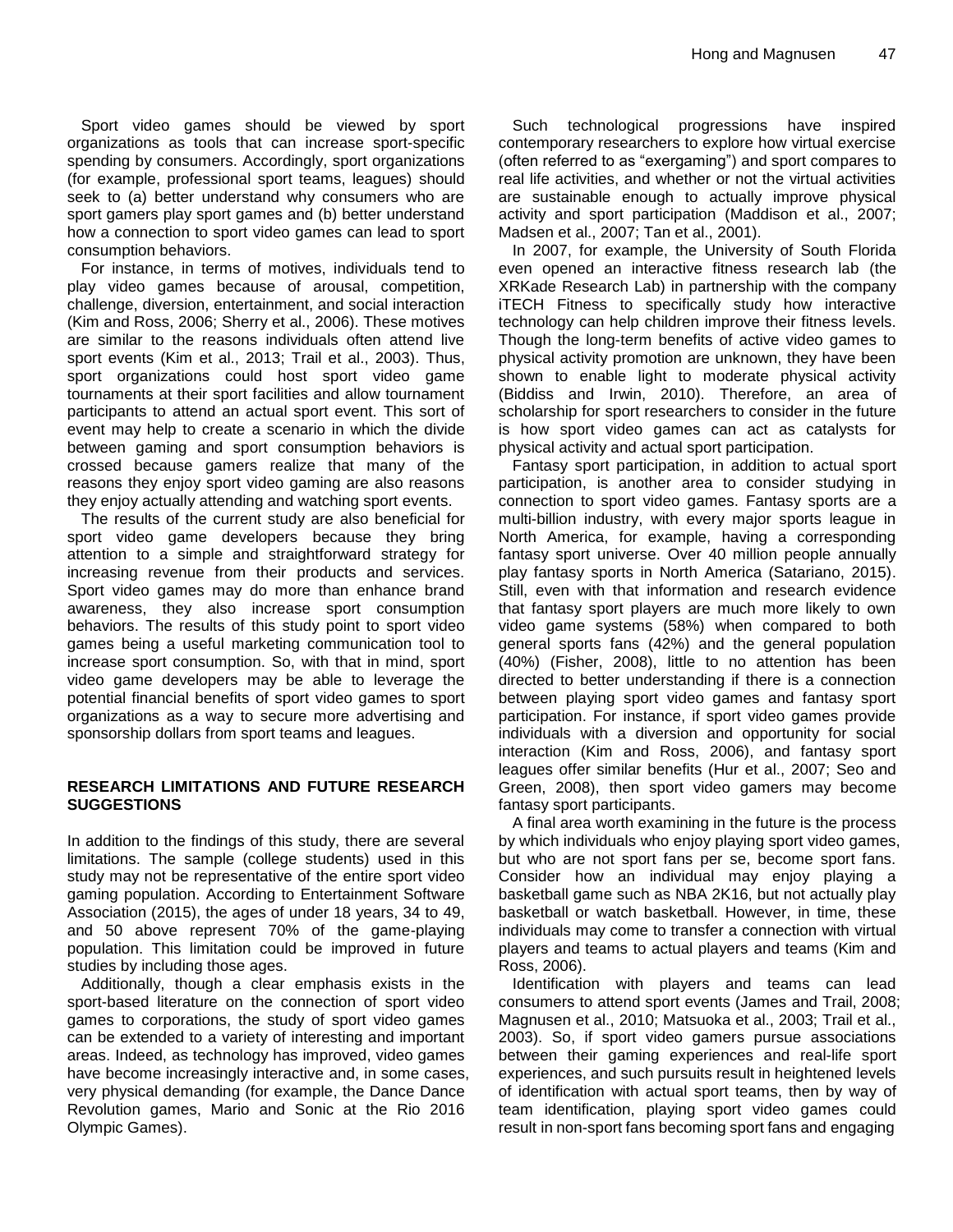in sport consumption behaviors.

In closing, video games hold value to both game developers and corporations because of their potential to enhance brand equity and grow product sales. Even though sport video games are popular, inadequate attention has been given to establishing a clear connection between sport video games and sport consumption behaviors. Hence, given the importance of consumer behaviors to sport organizations, the contribution of the present study is that it provides evidence of a relationship between sport video game identification and sport consumption behaviors.

### **CONFLICT OF INTERESTS**

The authors have not declared any conflict of interests.

#### **REFERENCES**

- Badenhausen K (2014). EA Sports' FIFA video game helps fuel interest in the World Cup. *Forbes*. Retrieved from http://www.forbes.com/sites/kurtbadenhausen/2014/07/13/ea-sportsfifa-video-game-helps-fuel-interest-in-the-world-cup/#3d28e1fe1c74
- Bentler PM (1990). Comparative fit indices in structural models. Psychol. Bullet.107:238-246.
- Bentler PM (2004). EQS 6 structural equations program manual. Encino, CA:Multivariate Software.
- Biddiss E, Irwin J (2010). Active video games to promote physical activity in children and youth: A systematic review. Archives of Pediatric Adolescent Medicine, 164:664.672.
- Bigné JE, Andreu L, Gnoth J (2005). The theme park experience: An analysis ofpleasure, arousal and satisfaction. Tour. Manage. 26:833- 844.
- Browne MW, Cudeck R (1992). Alternative ways of assessing model fit. Sociol. Methods Res. 21:230-258.
- Cianfrone B, Zhang J, Trailer G, Lutz R (2009). Effectiveness of ingame advertising in sport video games: An experimental inquiry on current gamers. Int. J. Sport Commun. 1:195-218.
- Clavio G, Kraft P, Pedersen P (2009). Communicating with consumers through video games: An analysis of brand development within the video gaming segment of the sports industry. Int. J. Sports Market. Sponsorship 10:143-156.
- Cunningham GB, Kwon H (2003). The theory of planned behavior and intentions to attend a sport event. Sport Manage. Rev. 6:127-145.
- Dubé L, Cervellon MC, Jingyuan H (2003). Should consumer attitudes be reduced to their affective and cognitive bases? Validation of a hierarchical model. Int. J. Res. Market. 20:259-272.
- Entertainment Software Association (2015). Essential facts about the computer and video game industry. Retrieved from http://www.theesa.com/wp-content/uploads/2015/04/ESA- Essential-Facts-2015.pdf.
- Evans DM, Smith A (2004). The Internet and competitive advantage: A study of Australia's four premier professional sport leagues. Sport Manage. Rev. 14:112-121.
- Fink JS, Trail GT, Anderson DF (2002). Environmental factors associated with spectator attendance and sport consumption behavior: Gender and team differences. Sport Market. Quart. 11:8-19.
- Fisher E (2008). Study: Fantasy players spend big. Sports Business Daily. **Retrieved Constanting Constanting Constanting Constanting Constanting Constanting Constanting Constanting Constanting Constanting Constanting Constanting Constanting Constanting Constanting Constanting Constantin** http://www.sportsbusinessdaily.com/Journal/Issues/2008/11/2008111 7/This-Weeks-News/Study-Fantasy-Players-Spend-Big.aspx
- Fisher RJ, Wakefield K (1998). Factors leading to group identification: A field study of winners and losers. Psychol. Market. 15:23-40.
- Fornell C, Larcker DF (1981). Structural equation models with unobservable variables and measurement error: Algebra and statistics.

J. Market. Res. 18:382-388.

- Funk DC, Alexandris K, McDonald H (2016). Sport consumer behavior: Marketing strategies. NY: Routledge.
- Gaudiosi J (2013). Madden: The \$4 billion video game franchise. *CNN*  Retrieved from http://money.cnn.com/2013/09/05/technology/innovation/madden-
	- 25/index.html
- Hair JF, Anderson RE, Tatham RL, Black WC (1998). Multivariate data analysis (5th ed.). Englewood Cliffs, NJ: Prentice-Hall.
- [Hogg](https://www.google.co.kr/search?tbo=p&tbm=bks&q=inauthor:%22Michael+A.+Hogg%22&source=gbs_metadata_r&cad=7) MA, [Terry](https://www.google.co.kr/search?tbo=p&tbm=bks&q=inauthor:%22Deborah+J.+Terry%22&source=gbs_metadata_r&cad=7) DJ (2001). Social identity processes in organizational context. Philadelphia, PA.: Psychology Press.
- Hoyle RH (1995). Structural equation modeling: Concepts, issues, and applications.London: Sage.
- Hu L, Bentler PM (1999). Cutoff criteria in fix indexes in covariance structure analysis: Conventional criteria versus new alternatives. Struct. Equ. Modeling. 6:1-55.
- Hur Y, Ko YJ, Valacich J (2007). Motivation and concerns for online sport consumption. J. Sport Manage. 21:521-539.
- James J, Trail G (2008). The relevance of team identification to sport consumption behavior intentions. Int. J. Sport Manage. 9:427-440.
- Kim Y, Ross S (2015). The effect of sport video gaming on sport brand attitude, attitude strength, and the attitude-behavior relationship. J. Sport Manage. 29:657-571.
- Kim Y, Ross S (2006). An exploration of motives in sport video games. Int. J. Sport Market Sponsorship. 8:34-46.
- Kim YK, Trail GT, Magnusen MJ (2013). Transition from motivation to behavior: Examining the moderating role of identification (ID) on the relationship between motives and attendance. Int. J. Sport Market. Sponsorship 14:190-211.
- Kim Y, Walsh P, Ross S (2008). An examination of the psychological and consumptive behaviors of sport video gamers. Sport Market. Quart. 17:44-53.
- Kline RB (1998). Principles and practices of structural equation modeling. New York: Guilford Press.
- Konijin E, Bijvank M, Bushman B (2007). I wish I were a warrior: The role of wishful identification in the effects of violent video games on aggression in adolescent boys. Dev. Psychol. 43:1038-1044.
- Laverie DA, Arnett DB (2000). Factors affecting fan attendance: The influence of identity salience and satisfaction. J. Leis. Res. 32:225- 246.
- Lewis M, Weber R, Bowman N (2008). "They may be pixels, but they're my pixels:" Developing a metric of character attachment in roleplaying video games. Cyber Psychol. Behav. 11:515-518.
- Maddison R, Mhurchu CN, Jull A, Jiang Y, Prapavessis H, Rodgers A (2007). Energy expended playing video console games: An opportunity to increase children's physical activity? Pediatr. Exerc. Sci. 19:334-343.
- Madrigal R, Chen J (2008). Moderating and mediating effects of team identification in regard to causal attributions and summary judgments following a game outcome. J. Sport Manage. 22:717-733.
- Madsen K, Yen S, Wlasiuk L, Newman T, Lustig R (2007). Feasibility of a dance videogame to promote weight loss among overweight children and adolescents. Arch. Pediatrics Adolesc. Med. 161:105- 107.
- Mael F, Ashforth BE (1992). Alumni and their alma mater: A partial test of the reformulated model of organizational identification. J. Organ. Behav. 13:103-123.
- Magnusen M, Rhee YC, Kim YK (2010). The effect of team identification and game satisfaction on revisit intention: A case of Korean Basketball League spectators. Int. J. Hum. Movement Sci. 4:23-47.
- Matsuoka H, Chelladurai P, Harada M (2003). Direct and interaction effects of team identification and satisfaction intention to attend games. Sport Market. Quart. 12:244-253.
- Nelson M (2002). Recall of brand placements in computer/video games. J. Advert. Res. 42:80-92.
- Nunnally JC, Bernstein IH (1994). Psychometric theory (3rd ed.). NY: McGraw-Hill.
- Robinson MJ, Trail GT (2005). Relationships among spectator gender, motives, points of attachment, and sport preference. J. Sport Manage. 19:58-80.
- Robinson MJ, Trail GT, Dick RJ, Gilletine AJ (2005). Fans vs. spectators: An analysis of those who attend intercollegiate football games. Sport